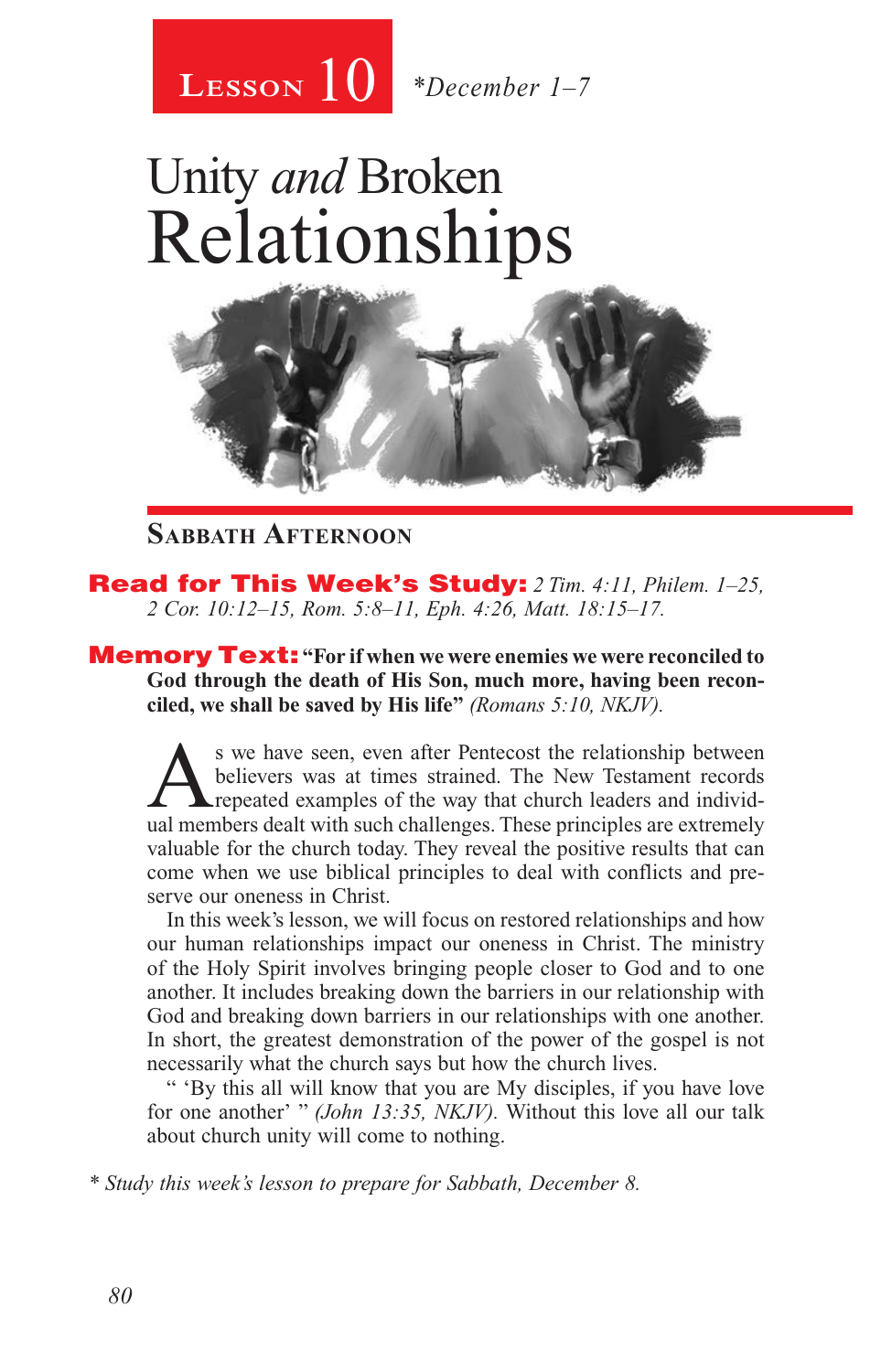### **Restored Friendship**

Paul and Barnabas worked together in witnessing for Jesus. But they had a disagreement over whether they could trust one as fearful as John Mark *(Acts 15:36–39).* The potential dangers of preaching the gospel had caused John Mark at one point to desert Paul and Barnabas and return home *(Acts 13:13).*

"This desertion caused Paul to judge Mark unfavorably, and even severely, for a time. Barnabas, on the other hand, was inclined to excuse him because of his inexperience. He felt anxious that Mark should not abandon the ministry, for he saw in him qualifications that would fit him to be a useful worker for Christ."—Ellen G. White, *The Acts of the Apostles*, p. 170.

Although God used all these men, the issues between them needed resolution. The apostle who preached grace needed to extend grace to a young preacher who had disappointed him. The apostle of forgiveness needed to forgive. John Mark grew in the affirming mentorship of Barnabas *(Acts 15:39)*, and, eventually, Paul's heart was apparently touched by the changes.

How **do Paul's letters to Timothy and the church at Colosse reveal his renewed relationship with John Mark and a new confidence in this young preacher?** *Col. 4:10, 11; 2 Tim. 4:11.*

\_\_\_\_\_\_\_\_\_\_\_\_\_\_\_\_\_\_\_\_\_\_\_\_\_\_\_\_\_\_\_\_\_\_\_\_\_\_\_\_\_\_\_\_\_\_\_\_\_\_\_\_\_\_

\_\_\_\_\_\_\_\_\_\_\_\_\_\_\_\_\_\_\_\_\_\_\_\_\_\_\_\_\_\_\_\_\_\_\_\_\_\_\_\_\_\_\_\_\_\_\_\_\_\_\_\_\_\_

\_\_\_\_\_\_\_\_\_\_\_\_\_\_\_\_\_\_\_\_\_\_\_\_\_\_\_\_\_\_\_\_\_\_\_\_\_\_\_\_\_\_\_\_\_\_\_\_\_\_\_\_\_\_

Although details of Paul's reconciliation with John Mark may be sketchy, the biblical record is clear. John Mark became one of the apostle's trusted companions. Paul highly recommended John Mark as a "fellow worker" to the church at Colosse. At the end of Paul's life, he strongly encouraged Timothy to bring John Mark with him to Rome because he was "useful to me for ministry" *(2 Tim. 4:11, NKJV).* Paul's ministry was enriched by the young preacher, whom he obviously had forgiven. The barrier between them had been broken down, and they were able to work together in the cause of the gospel. Whatever the issues between them, and however justified Paul might have believed himself to be in regard to his earlier attitude toward John Mark, it was all behind him now.

**How can we learn to forgive those who have hurt or disappointed us? At the same time, why does forgiveness not always include a complete restoration of a previous relationship? Why does it not always need to?**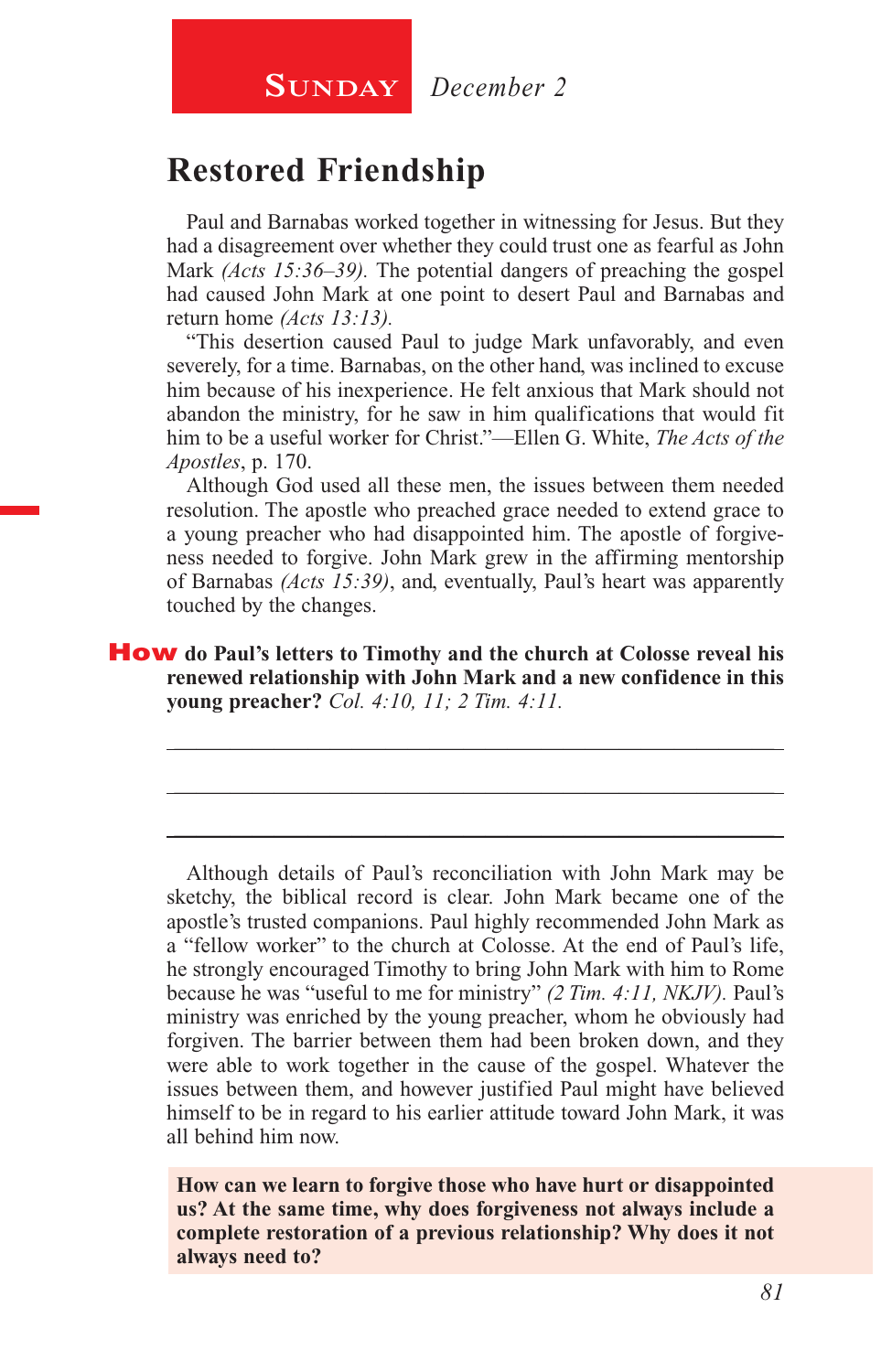**MONDAY** December 3

#### **From Slave to Son**

While he was imprisoned in Rome, Paul met a runaway slave named Onesimus, who had fled from Colosse to Rome. Paul realized that he personally knew Onesimus's master. The Epistle to Philemon is Paul's personal appeal to his friend regarding a restored relationship with the runaway slave.

Relationships mattered to Paul. The apostle knew that fractured relationships are detrimental to spiritual growth and to church unity. Philemon was a church leader in Colosse. If he harbored bitterness toward Onesimus, it would color his Christian witness and the witness of the church to the nonbelieving community.

\_\_\_\_\_\_\_\_\_\_\_\_\_\_\_\_\_\_\_\_\_\_\_\_\_\_\_\_\_\_\_\_\_\_\_\_\_\_\_\_\_\_\_\_\_\_\_\_\_\_\_\_\_\_\_\_\_

\_\_\_\_\_\_\_\_\_\_\_\_\_\_\_\_\_\_\_\_\_\_\_\_\_\_\_\_\_\_\_\_\_\_\_\_\_\_\_\_\_\_\_\_\_\_\_\_\_\_\_\_\_\_\_\_\_

#### **Read** Philemon 1–25. What important principles about restored rela**tionships can we find here? Remember, the key word is "principles."**

At first glance it is somewhat surprising that Paul did not speak more forcefully against the evils of slavery. But Paul's strategy was far more effective. The gospel, ideally, breaks down all class distinctions *(Gal. 3:28; Col. 3:10, 11).* The apostle sent Onesimus back to Philemon, not as a slave but as his son in Jesus and as Philemon's "beloved brother" in the Lord *(Philemon 16, NKJV).*

Paul knew that runaway slaves had a bleak future. They could be apprehended at any time. They were doomed to a life of destitution and poverty. But now, as Philemon's brother in Christ and willing worker, Onesimus could have a better future. His food, lodging, and job could be made secure under Philemon. The restoration of a broken relationship could make a dramatic difference in his life. He became a "faithful and beloved brother" and colaborer in the gospel with Paul *(Col. 4:9).* Paul was so fervent, so adamant, in his desire for reconciliation between them that he was willing to pay out of his own pocket any financial issues that might have arisen from what happened between the two believers in Jesus.

**Drawing from the principles of the gospel as seen here, what can you take away that can help you deal with whatever stresses and strains, even fractures, you have in relationships with others? How can these principles prevent a breakdown in the unity of your local church?**

\_\_\_\_\_\_\_\_\_\_\_\_\_\_\_\_\_\_\_\_\_\_\_\_\_\_\_\_\_\_\_\_\_\_\_\_\_\_\_\_\_\_\_\_\_\_\_\_\_\_\_\_\_\_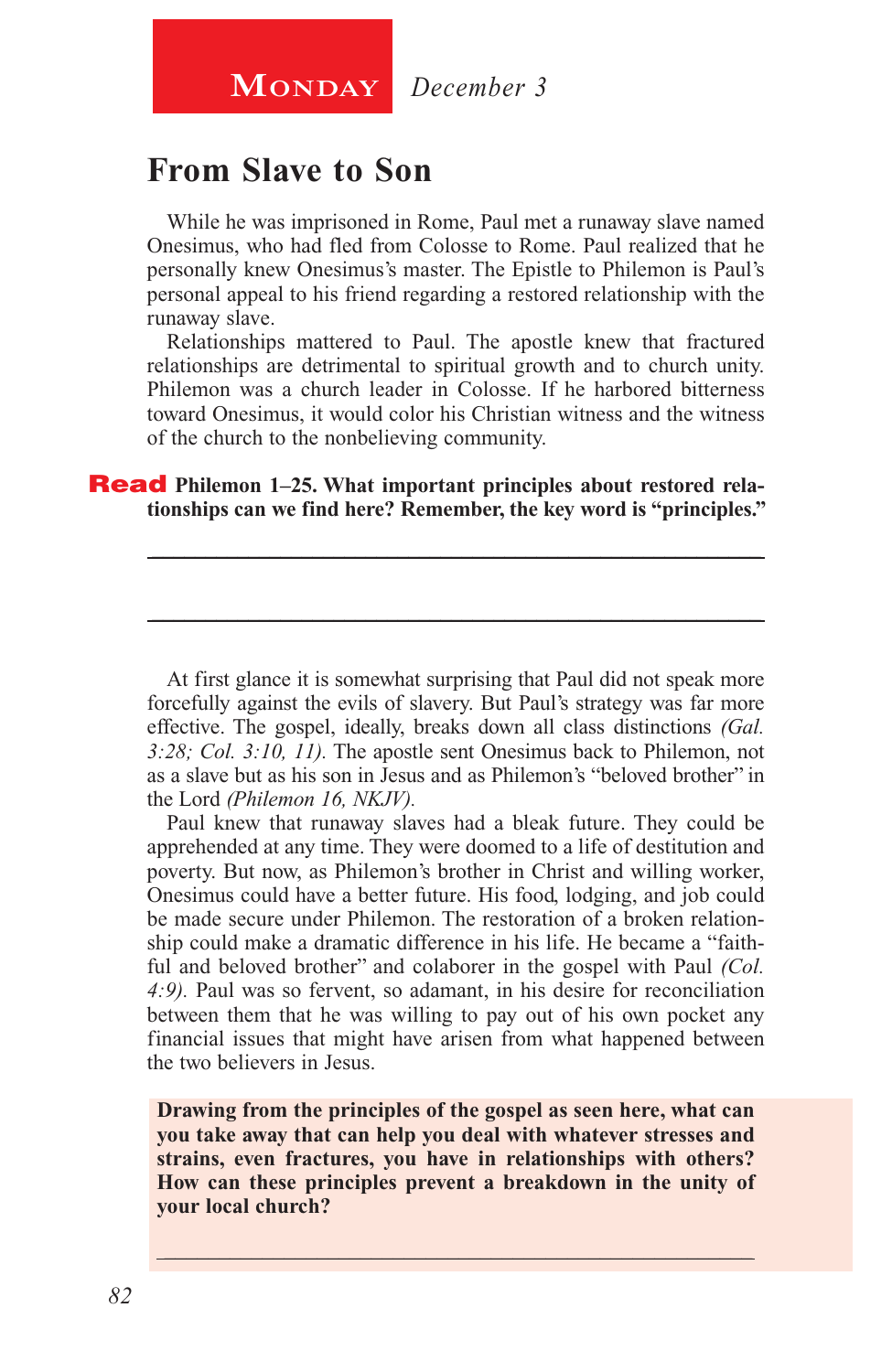## **Spiritual Gifts for Unity**

As **we saw in an earlier lesson, the church at Corinth had deep problems. What principles does Paul outline in 1 Corinthians 3:5–11, 12:1–11, and 2 Corinthians 10:12–15 for healing and restoration, which are so vital to church unity?**

In these passages, the apostle outlines critical principles for church unity. He points out that Jesus uses different workers to accomplish different ministries in His church, even though each one is laboring together for the building up of God's kingdom *(1 Cor. 3:9).*

\_\_\_\_\_\_\_\_\_\_\_\_\_\_\_\_\_\_\_\_\_\_\_\_\_\_\_\_\_\_\_\_\_\_\_\_\_\_\_\_\_\_\_\_\_\_\_\_\_\_\_\_\_\_

\_\_\_\_\_\_\_\_\_\_\_\_\_\_\_\_\_\_\_\_\_\_\_\_\_\_\_\_\_\_\_\_\_\_\_\_\_\_\_\_\_\_\_\_\_\_\_\_\_\_\_\_\_\_

\_\_\_\_\_\_\_\_\_\_\_\_\_\_\_\_\_\_\_\_\_\_\_\_\_\_\_\_\_\_\_\_\_\_\_\_\_\_\_\_\_\_\_\_\_\_\_\_\_\_\_\_\_\_

God calls us to cooperation, not competition. Each believer is gifted by God to cooperate in ministering to the body of Christ and serving the community *(1 Cor. 12:11).* There are no greater or lesser gifts. All are necessary in Christ's church *(1 Cor. 12:18–23).* Our God-given gifts are not for selfish display, and they are given by the Holy Spirit for service in the spreading of the gospel.

All comparisons with others are unwise, because they will make us feel either discouraged or arrogant. If we think that others are far "superior" to us, we will feel despondent when we compare ourselves to them and easily can get discouraged in whatever ministry we are in. On the other hand, if we think our labors for Christ are more effective than is the work of others, we will feel proud, which is the last sentiment any Christian should be harboring.

Both attitudes cripple our effectiveness for Christ and the fellowship we have with one another. As we labor within the sphere of influence that Christ has given us, we will find joy and contentment in our witness for Christ. Our labors will complement the efforts of other members, and the church of Christ will make giant strides for the kingdom.

**Can you think of someone whose gifts in ministry have made you jealous? (Not too hard, is it?) At the same time, how often have you felt proud of your gifts in contrast to those of others? The point is that Paul's concerns are an ever-present reality in fallen human beings. Regardless of the side on which we fall, how can we learn the unselfish attitudes that are necessary in order to maintain our oneness in Christ?**

\_\_\_\_\_\_\_\_\_\_\_\_\_\_\_\_\_\_\_\_\_\_\_\_\_\_\_\_\_\_\_\_\_\_\_\_\_\_\_\_\_\_\_\_\_\_\_\_\_\_\_\_\_\_

\_\_\_\_\_\_\_\_\_\_\_\_\_\_\_\_\_\_\_\_\_\_\_\_\_\_\_\_\_\_\_\_\_\_\_\_\_\_\_\_\_\_\_\_\_\_\_\_\_\_\_\_\_\_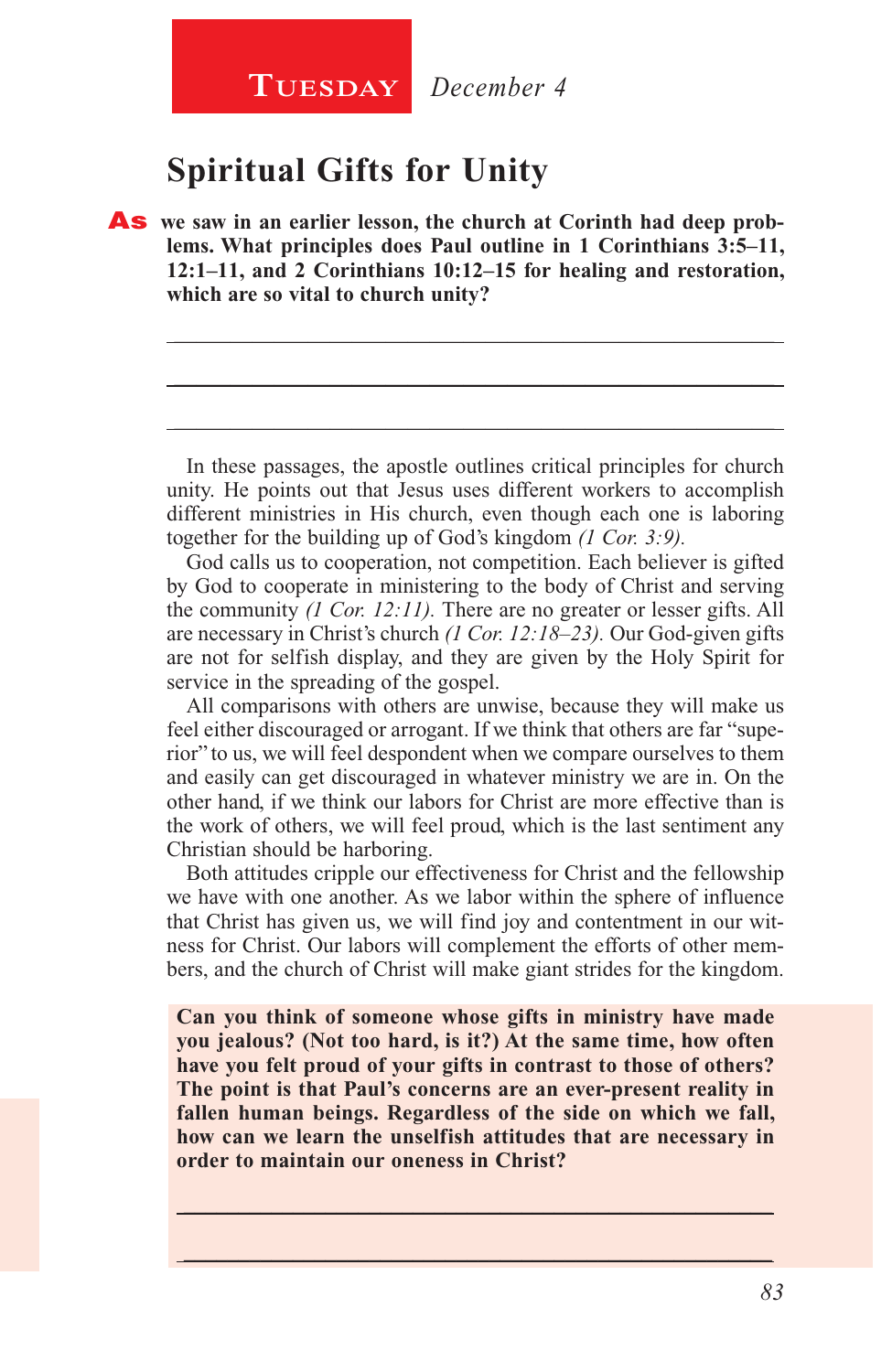**WEDNESDAY** December 5

#### **Forgiveness**

What is forgiveness? Does forgiveness justify the behavior of someone who has horribly wronged us? Is my forgiveness dependent on the offender's repentance? What if the one with whom I am upset does not deserve my forgiveness?

\_\_\_\_\_\_\_\_\_\_\_\_\_\_\_\_\_\_\_\_\_\_\_\_\_\_\_\_\_\_\_\_\_\_\_\_\_\_\_\_\_\_\_\_\_\_\_\_\_\_\_\_\_\_

\_\_\_\_\_\_\_\_\_\_\_\_\_\_\_\_\_\_\_\_\_\_\_\_\_\_\_\_\_\_\_\_\_\_\_\_\_\_\_\_\_\_\_\_\_\_\_\_\_\_\_\_\_\_

\_\_\_\_\_\_\_\_\_\_\_\_\_\_\_\_\_\_\_\_\_\_\_\_\_\_\_\_\_\_\_\_\_\_\_\_\_\_\_\_\_\_\_\_\_\_\_\_\_\_\_\_\_\_

How **do the following passages help us to understand the biblical nature of forgiveness?** *Rom. 5:8–11; Luke 23:31–34; 2 Cor. 5:20, 21; Eph. 4:26.*

Christ took the initiative in reconciling us to Himself. It is the "goodness of God [that] leads you to repentance" *(Rom. 2:4, NKJV).* In Christ we were reconciled to God while we were yet sinners. Our repentance and confession do not create reconciliation. Christ's death on the cross did; our part is to accept what was done for us.

It is true that we cannot receive the blessings of forgiveness until we confess our sins. This does not mean that our confession creates forgiveness in God's heart. Forgiveness was in His heart all the time. Confession, instead, enables us to receive it *(1 John 1:9).* Confession is vitally important, not because it changes God's attitude toward us, but because it changes our attitude toward Him. When we yield to the Holy Spirit's convicting power to repent and confess our sin, we are changed.

Forgiveness also is crucial for our own spiritual well-being. A failure to forgive someone who has wronged us, even if they do not deserve forgiveness, can hurt us more than it hurts them. If an individual has wronged you and the pain festers inside because you fail to forgive, you are allowing them to hurt you even more. Such feelings and hurt often are the cause of divisions and tensions in the church. Unresolved hurt between church members hurts the unity of the body of Christ.

Forgiveness is releasing another from our condemnation because Christ has released us from His condemnation. It does not justify another's behavior toward us. We can be reconciled to someone who has wronged us, because Christ reconciled us to Himself when we wronged Him. We can forgive because we are forgiven. We can love because we are loved. Forgiveness is a choice. We can choose to forgive in spite of the other person's actions or attitudes. This is the true spirit of Jesus.

#### **How can focusing on the forgiveness we have in Christ help us learn to forgive others? Why is this forgiveness such an essential aspect of our Christian experience?**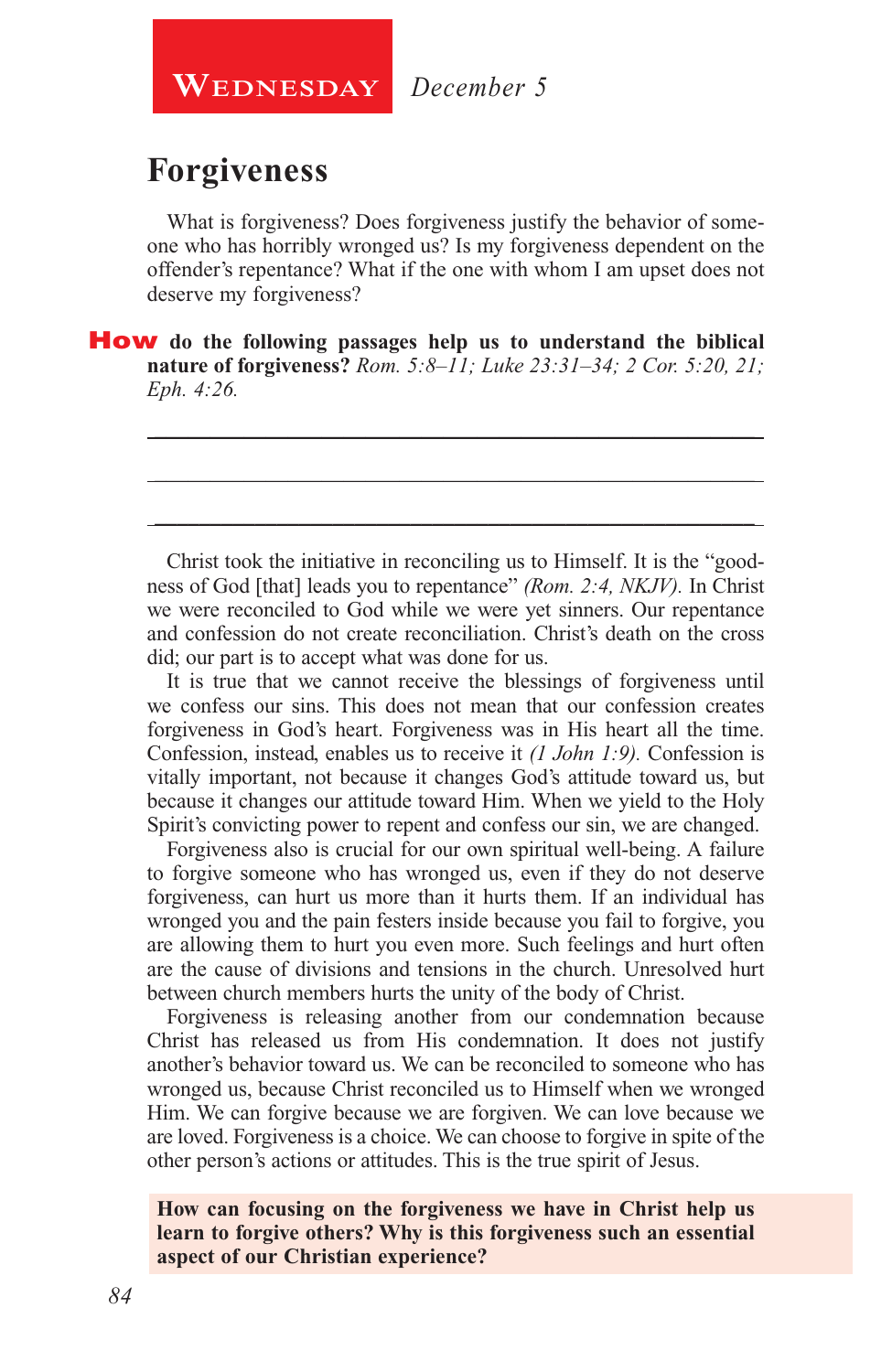## **Restoration and Unity**

Read **Matthew 18:15–17. What three steps does Jesus give us to help us to resolve conflicts when we are wronged by another church member? How are we to apply these words in our contemporary situations?**

\_\_\_\_\_\_\_\_\_\_\_\_\_\_\_\_\_\_\_\_\_\_\_\_\_\_\_\_\_\_\_\_\_\_\_\_\_\_\_\_\_\_\_\_\_\_\_\_\_\_\_\_\_\_

\_\_\_\_\_\_\_\_\_\_\_\_\_\_\_\_\_\_\_\_\_\_\_\_\_\_\_\_\_\_\_\_\_\_\_\_\_\_\_\_\_\_\_\_\_\_\_\_\_\_\_\_\_\_

\_\_\_\_\_\_\_\_\_\_\_\_\_\_\_\_\_\_\_\_\_\_\_\_\_\_\_\_\_\_\_\_\_\_\_\_\_\_\_\_\_\_\_\_\_\_\_\_\_\_\_\_\_\_

Jesus' desire in giving the counsel of Matthew 18 is to keep interpersonal conflict within the church in as small a group as possible. His intent is that the two people involved solve the problem themselves. This is why Jesus declares, " 'If your brother sins against you, go and tell him his fault between you and him alone' " *(Matt. 18:15, NKJV).*  As the number of people involved in a conflict between two individuals increases, the more contention can be created, and the more it can affect the fellowship of other believers. People take sides, and battle lines are drawn. But when Christians attempt to settle their differences privately, and in the spirit of Christian love and mutual understanding, a climate of reconciliation is created. The atmosphere is right for the Holy Spirit to work with them as they strive to resolve their differences.

Sometimes personal appeals for conflict resolution are ineffective. In these instances Jesus invites us to take one or two others with us. This second step in the reconciliation process always must follow the first step. The purpose is to bring people together, not drive them further apart. The one or two who join the offended party are not coming to prove his or her point or to join in blaming the other individual. They come in Christian love and compassion as counselors and prayer partners in order to participate in the process of bringing two estranged people together.

There are occasions when all attempts to solve the problem do not work. In this case, Jesus instructs us to bring the issue before the church. He certainly is not talking about interrupting the Sabbath morning worship service with an issue of personal conflict. The appropriate place to bring the issue, if the first two steps have not helped to reconcile the two parties, is the church board. Again, Christ's purpose is reconciliation. It is not to blame one party and exonerate the other.

"Do not suffer resentment to ripen into malice. Do not allow the wound to fester and break out in poisoned words, which taint the minds of those who hear. Do not allow bitter thoughts to continue to fill your mind and his. Go to your brother, and in humility and sincerity talk with him about the matter."—Ellen G. White, *Gospel Workers*, p. 499.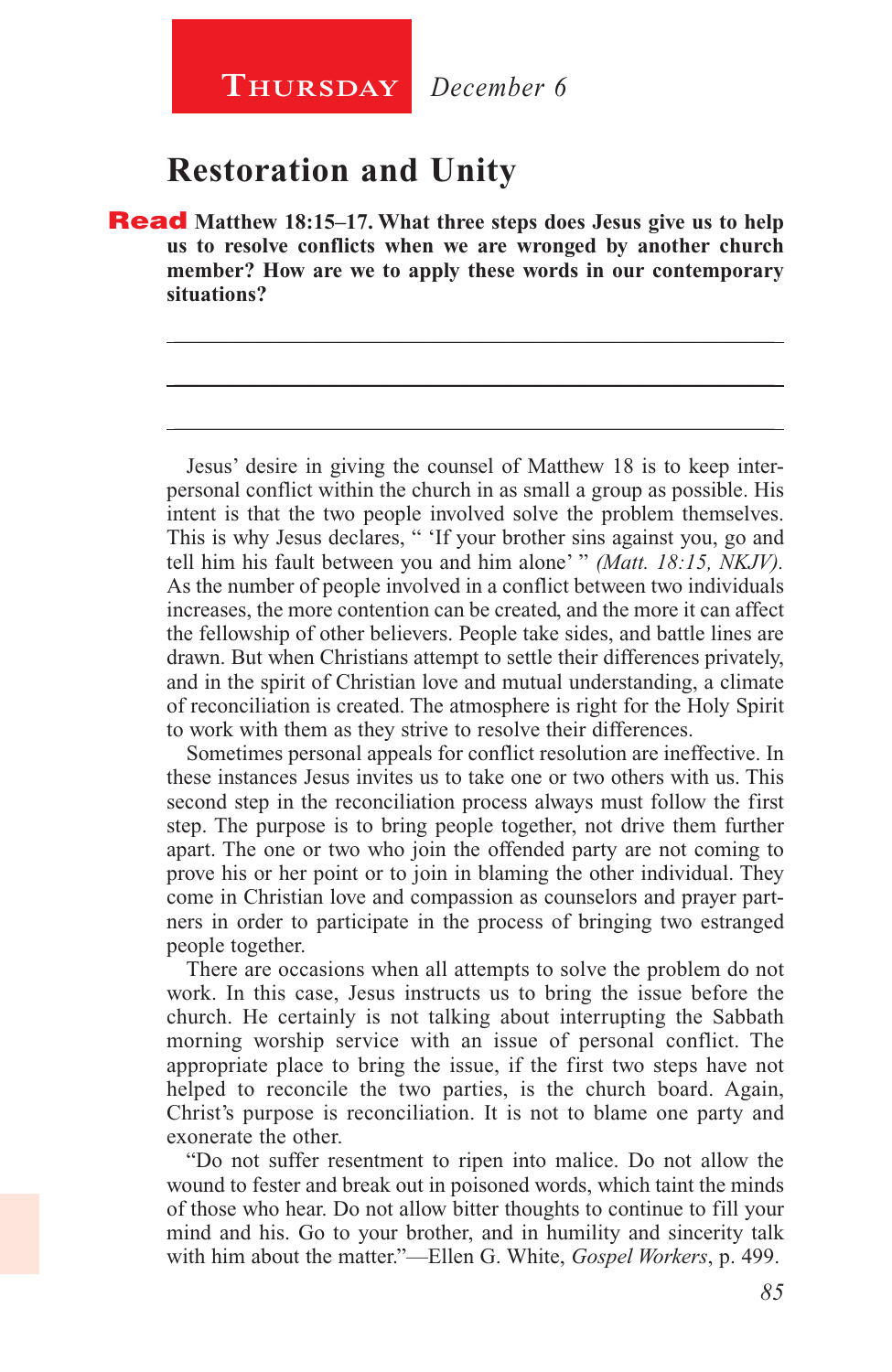**FRIDAY** December 7

Further Thought: Read the article "Forgiveness," pp. 825, 826, in *The Ellen G. White Encyclopedia*.

"When the laborers have an abiding Christ in their own souls, when all selfishness is dead, when there is no rivalry, no strife for the supremacy, when oneness exists, when they sanctify themselves, so that love for one another is seen and felt, then the showers of the grace of the Holy Spirit will just as surely come upon them as that God's promise will never fail in one jot or tittle."—Ellen G. White, *Selected Messages*, book 1, p. 175.

"If we stand in the great day of the Lord with Christ as our refuge, our high tower, we must put away all envy, all strife for the supremacy. We must utterly destroy the roots of these unholy things, that they may not again spring up into life. We must place ourselves wholly on the side of the Lord."—Ellen G. White, *Last Day Events*, p. 190.

#### Discussion Questions:

**Q** Read Colossians 3:12–17. Discuss the Christian qualities the **apostle Paul encourages the church at Colosse to seek. Why are these qualities the basis for all conflict resolution? How do they guide us in carrying out the principles that Jesus gives us in Matthew 18:15–18?**

**2** Look again at Colossians 3:12–17 and the teachings found in **these verses. Why are these things so utterly essential for the unity in the church?**

**B** If we look at our church, that is, the Seventh-day Adventist **Church as a whole, what is the greatest thing holding us back from the kind of unity that will be needed in order to reach the world? Is it our teachings and doctrines? Of course not. These are the very things that God has given us to proclaim to the world. Maybe the problem exists solely in us, in our interpersonal relationships, our petty jealousies, our bickering, our selfishness, our desire for supremacy, and a whole host of other things. Why must you plead for the power of the Holy Spirit to bring the changes that have to occur in you before we see unity in the whole church?**

**Summary:** The gospel of Jesus Christ is about healing and transformation. And when these come, they cannot help impacting our relationship with others. The Bible gives us powerful principles and examples of how we can have good and close relationships with others, even in a world of sin.